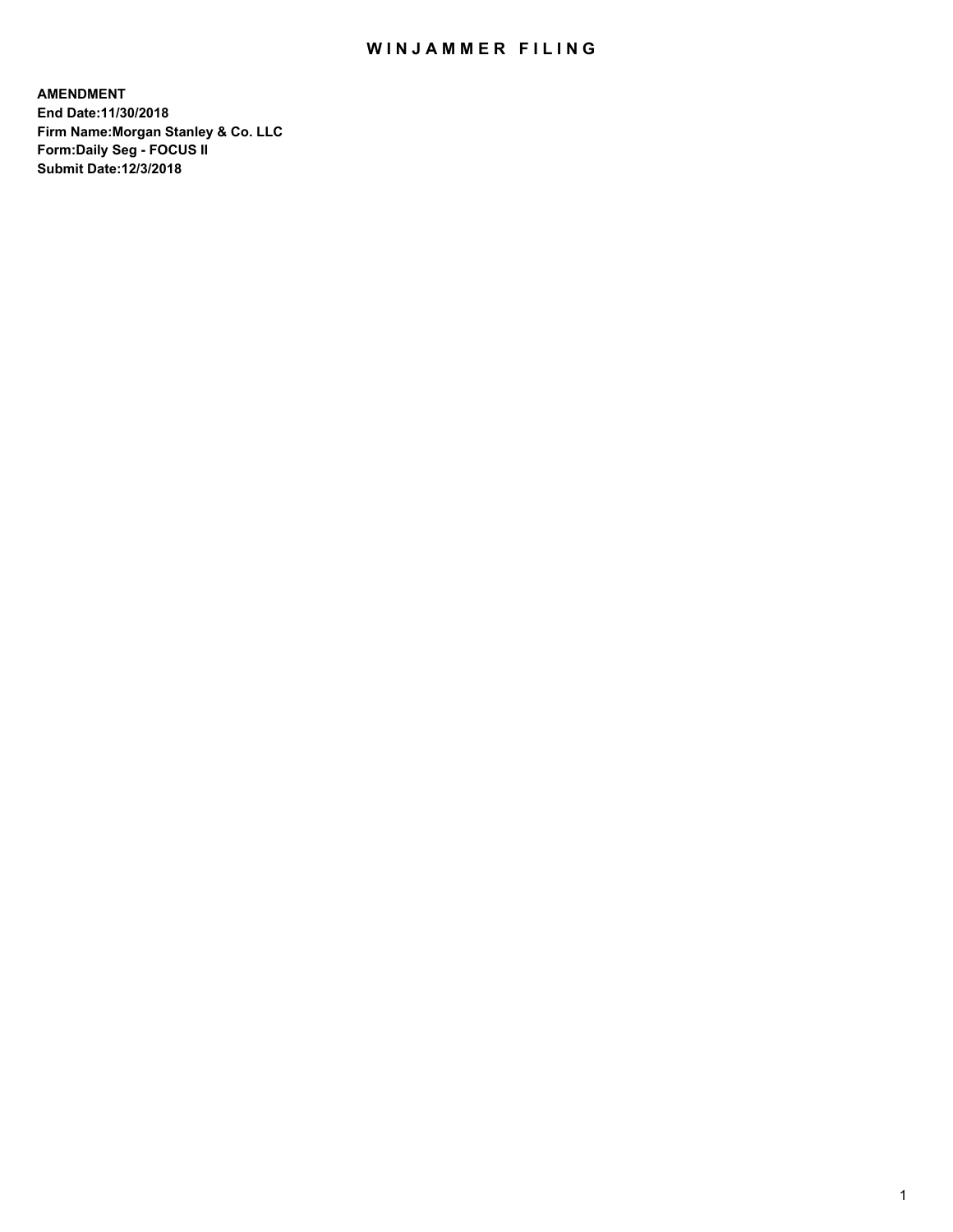**AMENDMENT End Date:11/30/2018 Firm Name:Morgan Stanley & Co. LLC Form:Daily Seg - FOCUS II Submit Date:12/3/2018 Daily Segregation - Cover Page**

| y Jegregation - Gover Fage                                                                               |                              |  |  |  |
|----------------------------------------------------------------------------------------------------------|------------------------------|--|--|--|
| Name of Company                                                                                          | Morgan Stanley & Co. LLC     |  |  |  |
| <b>Contact Name</b>                                                                                      | <b>Ikram Shah</b>            |  |  |  |
| <b>Contact Phone Number</b>                                                                              | 212-276-0963                 |  |  |  |
| <b>Contact Email Address</b>                                                                             | Ikram.shah@morganstanley.com |  |  |  |
| FCM's Customer Segregated Funds Residual Interest Target (choose one):<br>a. Minimum dollar amount: ; or | 280,000,000                  |  |  |  |
| b. Minimum percentage of customer segregated funds required:% ; or                                       | ₫                            |  |  |  |
| c. Dollar amount range between: and; or                                                                  | 00                           |  |  |  |
| d. Percentage range of customer segregated funds required between:% and%.                                | 00                           |  |  |  |
| FCM's Customer Secured Amount Funds Residual Interest Target (choose one):                               |                              |  |  |  |
| a. Minimum dollar amount: ; or                                                                           | 140,000,000                  |  |  |  |
| b. Minimum percentage of customer secured funds required:%; or                                           | <u>0</u>                     |  |  |  |
| c. Dollar amount range between: and; or                                                                  | 0 <sub>0</sub>               |  |  |  |
| d. Percentage range of customer secured funds required between:% and%.                                   | 0 <sub>0</sub>               |  |  |  |
| FCM's Cleared Swaps Customer Collateral Residual Interest Target (choose one):                           |                              |  |  |  |
| a. Minimum dollar amount: ; or                                                                           | 92,000,000                   |  |  |  |
| b. Minimum percentage of cleared swaps customer collateral required:% ; or                               | ₫                            |  |  |  |
| c. Dollar amount range between: and; or                                                                  | 00                           |  |  |  |
| d. Percentage range of cleared swaps customer collateral required between: % and %.                      | 0 <sub>0</sub>               |  |  |  |
|                                                                                                          |                              |  |  |  |

Attach supporting documents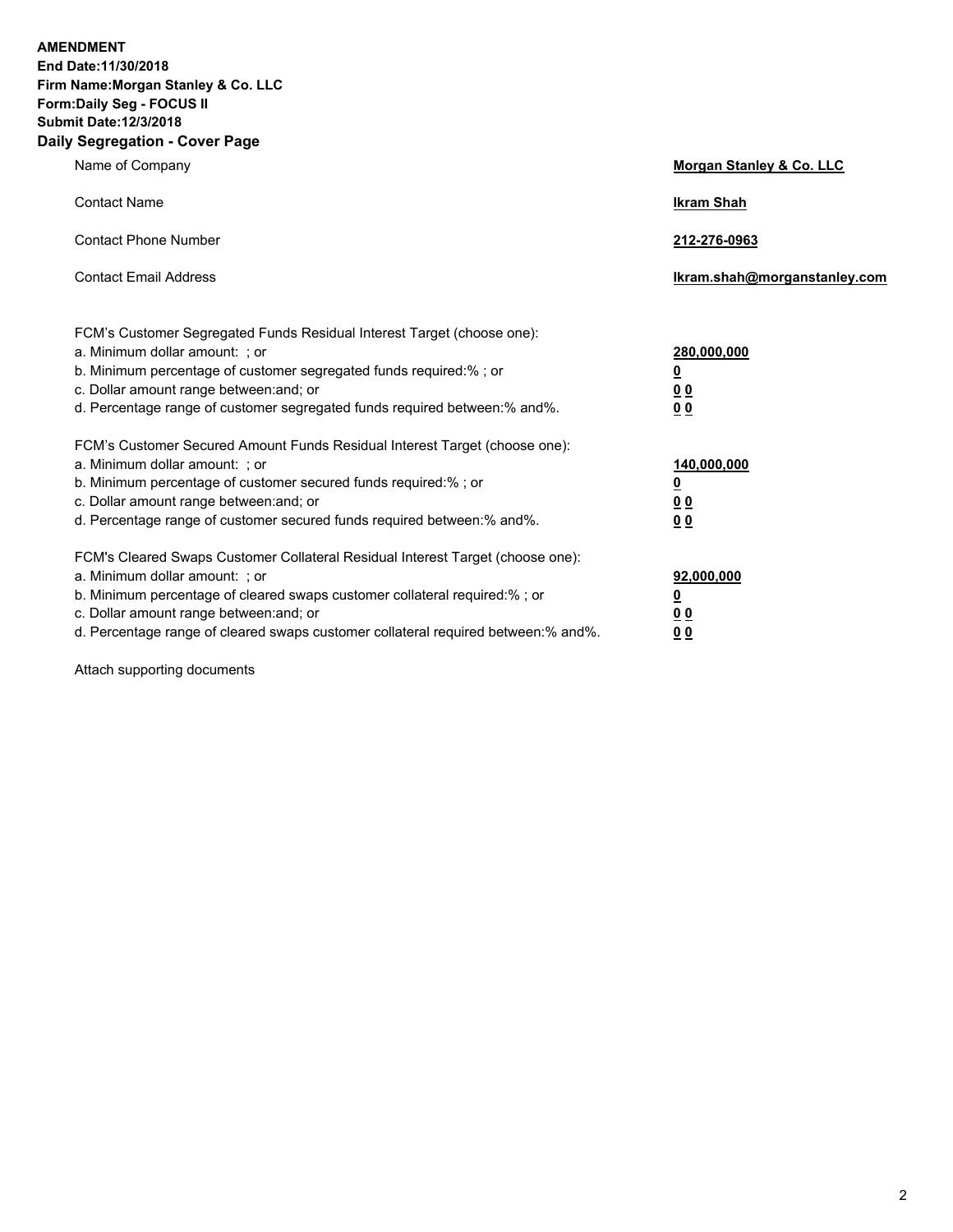|    | <b>AMENDMENT</b>                                                                            |                                         |
|----|---------------------------------------------------------------------------------------------|-----------------------------------------|
|    | End Date: 11/30/2018                                                                        |                                         |
|    | Firm Name: Morgan Stanley & Co. LLC                                                         |                                         |
|    | Form: Daily Seg - FOCUS II                                                                  |                                         |
|    | <b>Submit Date:12/3/2018</b>                                                                |                                         |
|    | <b>Daily Segregation - Secured Amounts</b>                                                  |                                         |
|    | Foreign Futures and Foreign Options Secured Amounts                                         |                                         |
|    | Amount required to be set aside pursuant to law, rule or regulation of a foreign            | $0$ [7305]                              |
|    | government or a rule of a self-regulatory organization authorized thereunder                |                                         |
| 1. | Net ledger balance - Foreign Futures and Foreign Option Trading - All Customers             |                                         |
|    | A. Cash                                                                                     | 3,772,222,962 [7315]                    |
|    | B. Securities (at market)                                                                   | 2,036,580,254 [7317]                    |
| 2. | Net unrealized profit (loss) in open futures contracts traded on a foreign board of trade   | -989,651,462 [7325]                     |
| 3. | Exchange traded options                                                                     |                                         |
|    | a. Market value of open option contracts purchased on a foreign board of trade              | 17,382,998 [7335]                       |
|    | b. Market value of open contracts granted (sold) on a foreign board of trade                | -17,506,429 [7337]                      |
| 4. | Net equity (deficit) (add lines 1.2. and 3.)                                                | 4,819,028,323 [7345]                    |
| 5. | Account liquidating to a deficit and account with a debit balances - gross amount           | 201,488,841 [7351]                      |
|    | Less: amount offset by customer owned securities                                            | -198,900,706 [7352] 2,588,135           |
|    |                                                                                             | [7354]                                  |
| 6. | Amount required to be set aside as the secured amount - Net Liquidating Equity              | 4,821,616,458 [7355]                    |
|    | Method (add lines 4 and 5)                                                                  |                                         |
| 7. | Greater of amount required to be set aside pursuant to foreign jurisdiction (above) or line | 4,821,616,458 [7360]                    |
|    | 6.                                                                                          |                                         |
|    | FUNDS DEPOSITED IN SEPARATE REGULATION 30.7 ACCOUNTS                                        |                                         |
| 1. | Cash in banks                                                                               |                                         |
|    | A. Banks located in the United States                                                       | 306,277,257 [7500]                      |
|    | B. Other banks qualified under Regulation 30.7                                              | 866,014,802 [7520] 1,172,292,059        |
|    |                                                                                             | [7530]                                  |
| 2. | Securities                                                                                  |                                         |
|    | A. In safekeeping with banks located in the United States                                   | 53,293,845 [7540]                       |
|    | B. In safekeeping with other banks qualified under Regulation 30.7                          | 0 [7560] 53,293,845 [7570]              |
| 3. | Equities with registered futures commission merchants                                       |                                         |
|    | A. Cash                                                                                     | 6,859,456 [7580]                        |
|    | <b>B.</b> Securities                                                                        | $0$ [7590]                              |
|    | C. Unrealized gain (loss) on open futures contracts                                         | 165,981 [7600]                          |
|    | D. Value of long option contracts                                                           | $0$ [7610]                              |
|    | E. Value of short option contracts                                                          | 0 [7615] 7,025,437 [7620]               |
| 4. | Amounts held by clearing organizations of foreign boards of trade                           |                                         |
|    | A. Cash                                                                                     | $0$ [7640]                              |
|    | <b>B.</b> Securities                                                                        | $0$ [7650]                              |
|    | C. Amount due to (from) clearing organization - daily variation                             | $0$ [7660]                              |
|    | D. Value of long option contracts                                                           | $0$ [7670]                              |
|    | E. Value of short option contracts                                                          | 0 [7675] 0 [7680]                       |
| 5. | Amounts held by members of foreign boards of trade                                          |                                         |
|    | A. Cash                                                                                     | 2,790,114,206 [7700]                    |
|    | <b>B.</b> Securities                                                                        | 1,983,286,409 [7710]                    |
|    | C. Unrealized gain (loss) on open futures contracts                                         | -989,817,443 [7720]                     |
|    | D. Value of long option contracts                                                           | 17,382,998 [7730]                       |
|    | E. Value of short option contracts                                                          | <u>-17,506,429</u> [7735] 3,783,459,741 |
|    |                                                                                             | [7740]                                  |
| 6. | Amounts with other depositories designated by a foreign board of trade                      | $0$ [7760]                              |
| 7. | Segregated funds on hand                                                                    | $0$ [7765]                              |
| 8. | Total funds in separate section 30.7 accounts                                               | 5,016,071,082 [7770]                    |
| 9. | Excess (deficiency) Set Aside for Secured Amount (subtract line 7 Secured Statement         | 194,454,624 [7380]                      |
|    |                                                                                             |                                         |

- Page 1 from Line 8)
- 10. Management Target Amount for Excess funds in separate section 30.7 accounts **140,000,000** [7780]<br>11. Excess (deficiency) funds in separate 30.7 accounts over (under) Management Target **54,454,624** [7785] Excess (deficiency) funds in separate 30.7 accounts over (under) Management Target **54,454,624** [7785]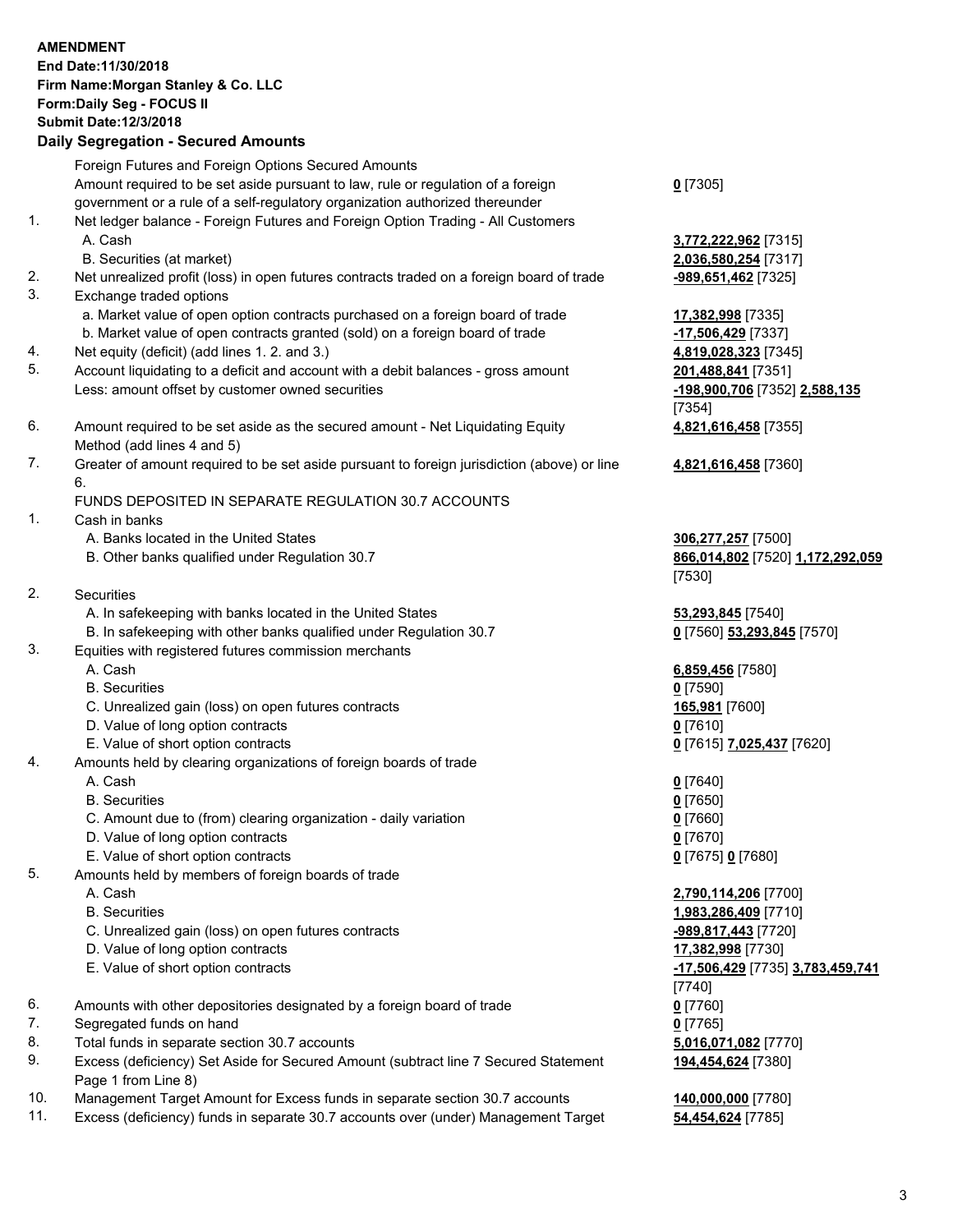|     | <b>AMENDMENT</b><br>End Date: 11/30/2018<br>Firm Name: Morgan Stanley & Co. LLC<br>Form: Daily Seg - FOCUS II<br><b>Submit Date: 12/3/2018</b> |                               |
|-----|------------------------------------------------------------------------------------------------------------------------------------------------|-------------------------------|
|     | Daily Segregation - Segregation Statement                                                                                                      |                               |
|     | SEGREGATION REQUIREMENTS(Section 4d(2) of the CEAct)                                                                                           |                               |
| 1.  | Net ledger balance                                                                                                                             |                               |
|     | A. Cash                                                                                                                                        | 12,373,924,233 [7010]         |
|     | B. Securities (at market)                                                                                                                      | 6,469,099,894 [7020]          |
| 2.  | Net unrealized profit (loss) in open futures contracts traded on a contract market                                                             | -1,327,081,327 [7030]         |
| 3.  | Exchange traded options                                                                                                                        |                               |
|     | A. Add market value of open option contracts purchased on a contract market                                                                    | 349,058,895 [7032]            |
|     | B. Deduct market value of open option contracts granted (sold) on a contract market                                                            | 481,922,891 [7033]            |
| 4.  | Net equity (deficit) (add lines 1, 2 and 3)                                                                                                    | 17,383,078,804 [7040]         |
| 5.  | Accounts liquidating to a deficit and accounts with                                                                                            |                               |
|     | debit balances - gross amount                                                                                                                  | 318,269,236 [7045]            |
|     | Less: amount offset by customer securities                                                                                                     | -312,464,217 [7047] 5,805,019 |
|     |                                                                                                                                                | [7050]                        |
| 6.  | Amount required to be segregated (add lines 4 and 5)                                                                                           | 17,388,883,823 [7060]         |
|     | FUNDS IN SEGREGATED ACCOUNTS                                                                                                                   |                               |
| 7.  | Deposited in segregated funds bank accounts                                                                                                    |                               |
|     | A. Cash                                                                                                                                        | 4,978,366,614 [7070]          |
|     | B. Securities representing investments of customers' funds (at market)                                                                         | 0 [7080]                      |
|     | C. Securities held for particular customers or option customers in lieu of cash (at<br>market)                                                 | 543,002,847 [7090]            |
| 8.  | Margins on deposit with derivatives clearing organizations of contract markets                                                                 |                               |
|     | A. Cash                                                                                                                                        | 6,135,521,413 [7100]          |
|     | B. Securities representing investments of customers' funds (at market)                                                                         | $0$ [7110]                    |
|     | C. Securities held for particular customers or option customers in lieu of cash (at<br>market)                                                 | 5,926,097,047 [7120]          |
| 9.  | Net settlement from (to) derivatives clearing organizations of contract markets                                                                | 261,309,874 [7130]            |
| 10. | Exchange traded options                                                                                                                        |                               |
|     | A. Value of open long option contracts                                                                                                         | 349,058,895 [7132]            |
|     | B. Value of open short option contracts                                                                                                        | -481,922,891 [7133]           |
| 11. | Net equities with other FCMs                                                                                                                   |                               |
|     | A. Net liquidating equity                                                                                                                      | 6,988,281 [7140]              |
|     | B. Securities representing investments of customers' funds (at market)                                                                         | $0$ [7160]                    |
|     | C. Securities held for particular customers or option customers in lieu of cash (at<br>market)                                                 | $0$ [7170]                    |
| 12. | Segregated funds on hand                                                                                                                       | $0$ [7150]                    |
| 13. | Total amount in segregation (add lines 7 through 12)                                                                                           | 17,718,422,080 [7180]         |
| 14. | Excess (deficiency) funds in segregation (subtract line 6 from line 13)                                                                        | 329,538,257 [7190]            |

- 
- 15. Management Target Amount for Excess funds in segregation<br>16. Excess (deficiency) funds in segregation over (under) Management Target Amount **280,000,000** [7198] Excess (deficiency) funds in segregation over (under) Management Target Amount Excess

**49,538,257** [7198]